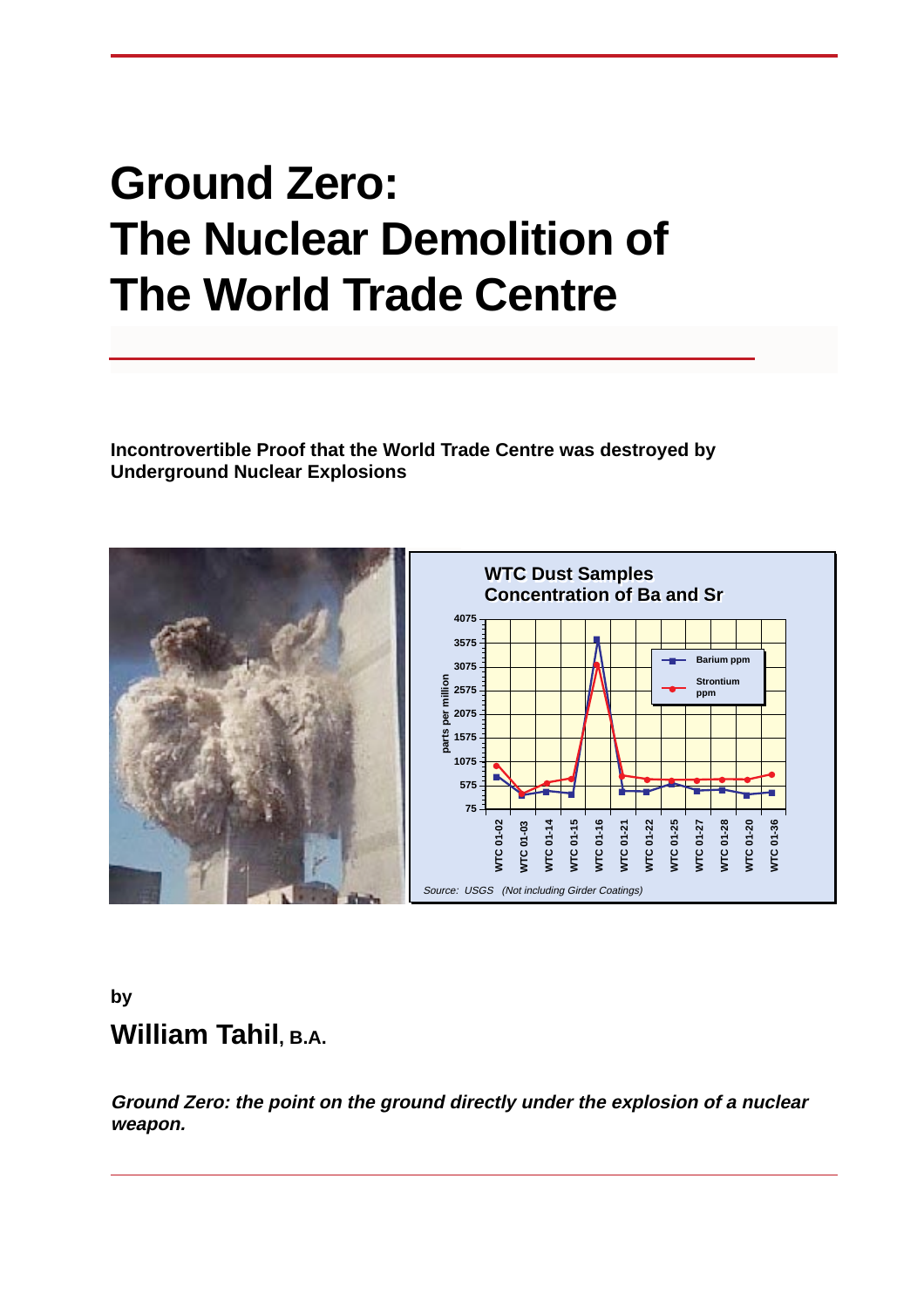William Tahil asserts his moral right to be identified as the author of this work.

Copyright William Tahil 2006. All rights reserved. No part of this publication may be reproduced, stored in a retrieval system, or transmitted in any form or by any means, electronic, mechanical, photocopying, recording or otherwise, without the prior permission of the author.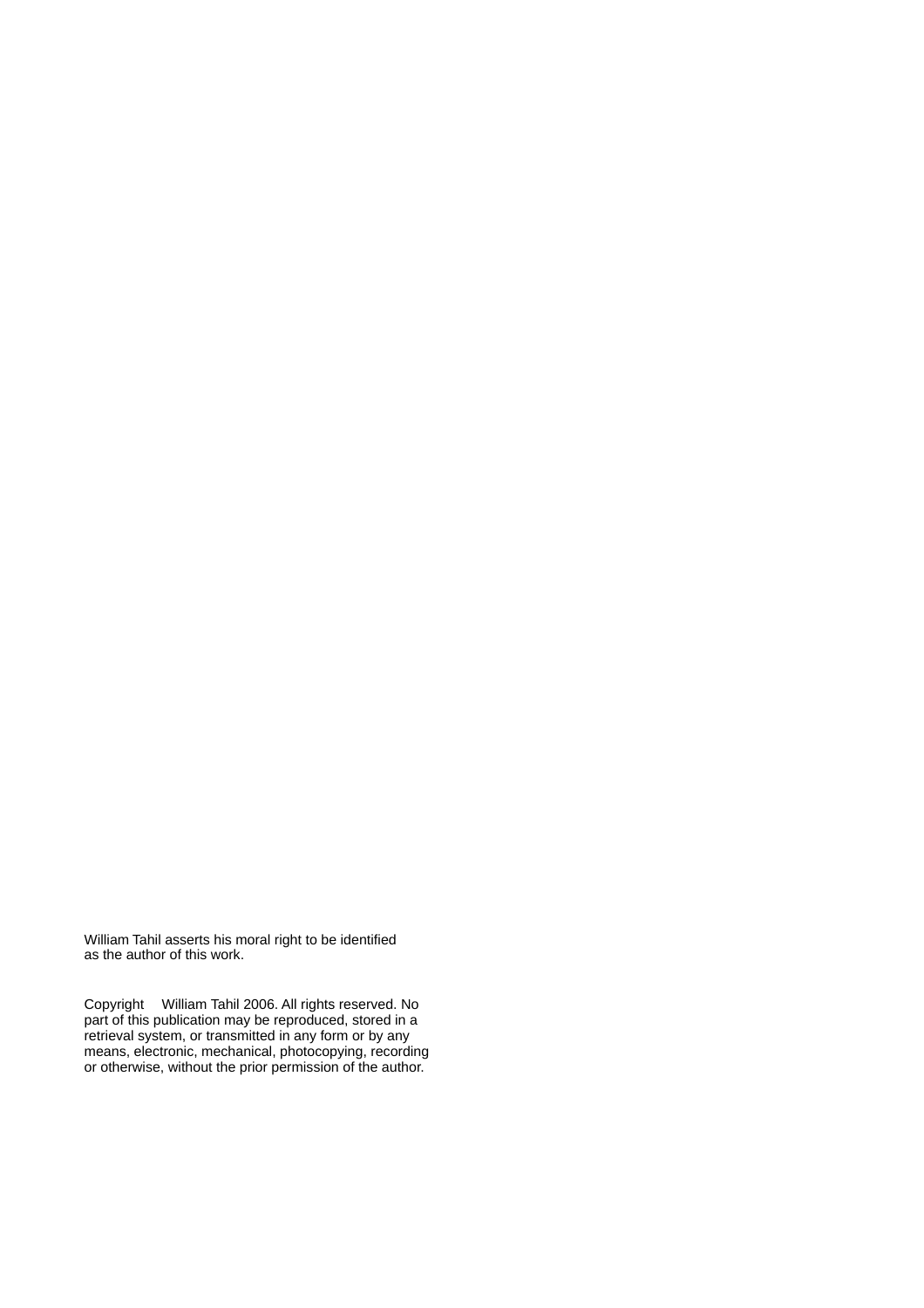## **Contents**

|   | <b>Preface</b>                                                                                                                                                                                                     |
|---|--------------------------------------------------------------------------------------------------------------------------------------------------------------------------------------------------------------------|
| 1 | Introduction 1                                                                                                                                                                                                     |
| 2 | <b>Sources of Information</b><br>- 3                                                                                                                                                                               |
| 3 | <b>Evidence of Radioactive Fallout</b><br>5                                                                                                                                                                        |
|   | Introduction 5                                                                                                                                                                                                     |
|   | The Chemistry of Nuclear Fission 5<br>Isotopes 5<br>Fission and Decay Pathways 7<br>Decay Mechanisms 9<br>Half Life 12                                                                                             |
|   | The USGS Data 13<br>Sample Collection Procedure 13<br><b>Chemical Analysis</b><br>-14<br>Notes on these Tables 21                                                                                                  |
|   | The Major Elements<br>22                                                                                                                                                                                           |
|   | The Trace Elements<br>23<br>Overall Impression 23<br>Barium and Strontium 24<br>Zinc 29<br>Sodium and Potassium 32<br>Other Trace Elements 35<br>The Girder Coatings 50<br>Uranium and Thorium 53<br>Conclusion 55 |
|   | The USGS Interpretation<br>56                                                                                                                                                                                      |
|   | Discussion and Analysis<br>60<br>The Fallout Characteristics 60<br>WTC 01-16 and 01-02 61<br>The Enhanced Radiation Bomb 62                                                                                        |
|   | Conclusion<br>70                                                                                                                                                                                                   |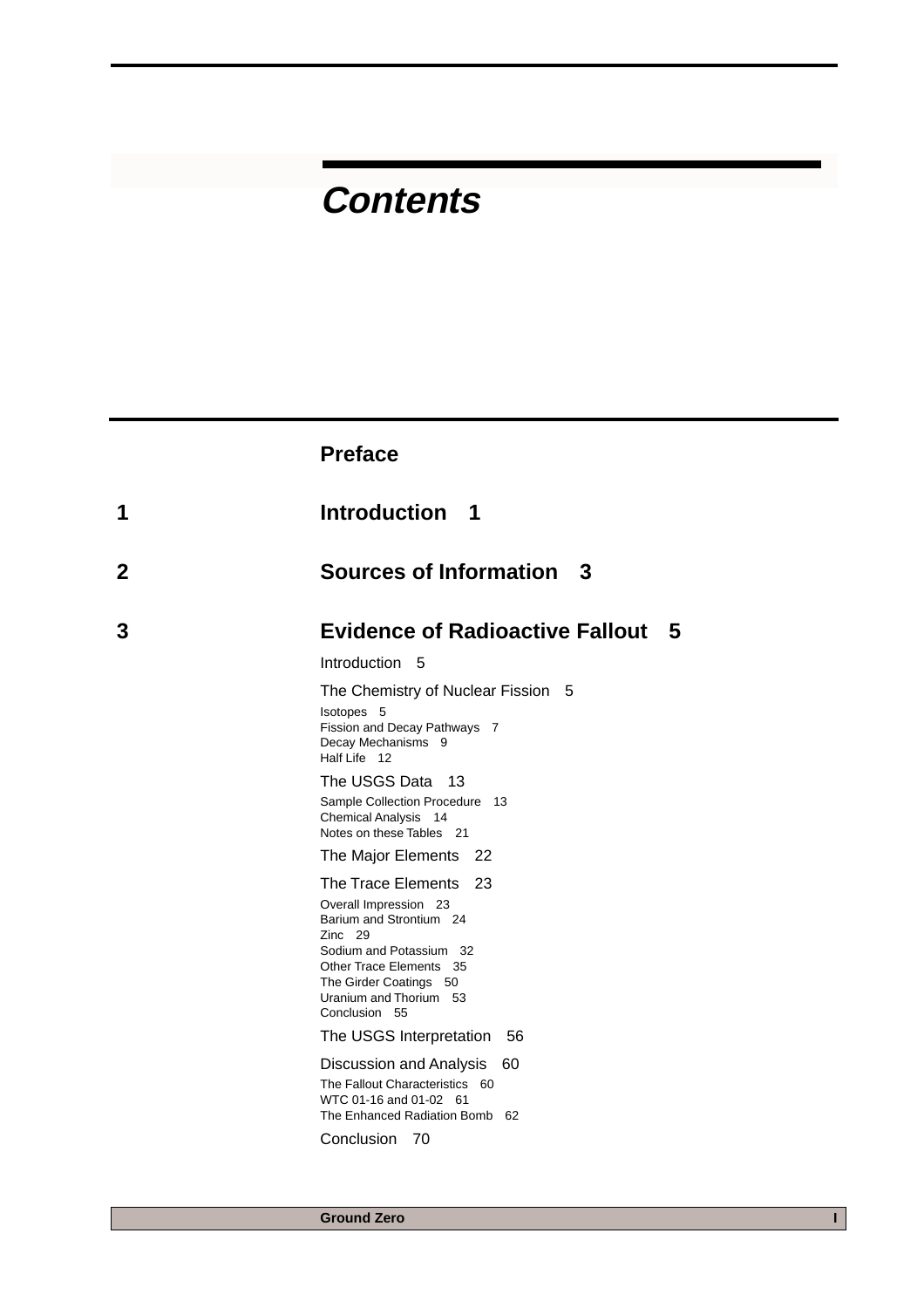#### **4 The Seismographic Evidence 73**

Introduction 73

What are Seismic Waves 73

What is the Difference between an Earthquake and an Explosion? 74 P Waves vs S Waves 74 Surface Wave Pattern 76

Seismographic Analysis of the WTC Collapse 76 Further Commentary on The WTC Seismogram 82 P Wave vs S Wave Profile 83

Comparison with Nuclear Test Seismograms 85 Discriminating Between Explosions and Earthquakes 87

Energy Balance 88 Gravitational Potential Energy of WTC 88 Seismic Magnitude and TNT Equivalent 91 Miscellaneous Points 93

Summary 94

Conclusion 94

Appendix: Extracts from Articles and Web Sites 95

#### **5 Residual Heat and Aerosol Information 97**

Introduction 97

The Residual Heat of the Rubble 97 The AVIRIS Hot Spots 98 Eyewitness Account by Bechtel 100 The Pools of Molten Steel 101 UC Davis - Broiled and Superheated Rubble 104 Caustic Dust 105 Energy Comparison 106 Other Caustic Sources 107 Conclusion 107 University of California at Davis Aerosol Analysis 108

Stainless Steel 112 Diphenyl 113

Appendix: Extracts from Articles and Web Sites 113

N.Y.Air Hazards Found EPA Assurances Contradicted by UCD Scientists 115 New Seismic Data Refutes Official WTC Explanation 116 Letter from Mr. Mark Loizeaux to Mr. Gary Bryan of the Libertypost.org Website 119 New York Visit Reveals Extent of WTC Disaster 119 How Strong Is The Evidence For A Controlled Demolition? 120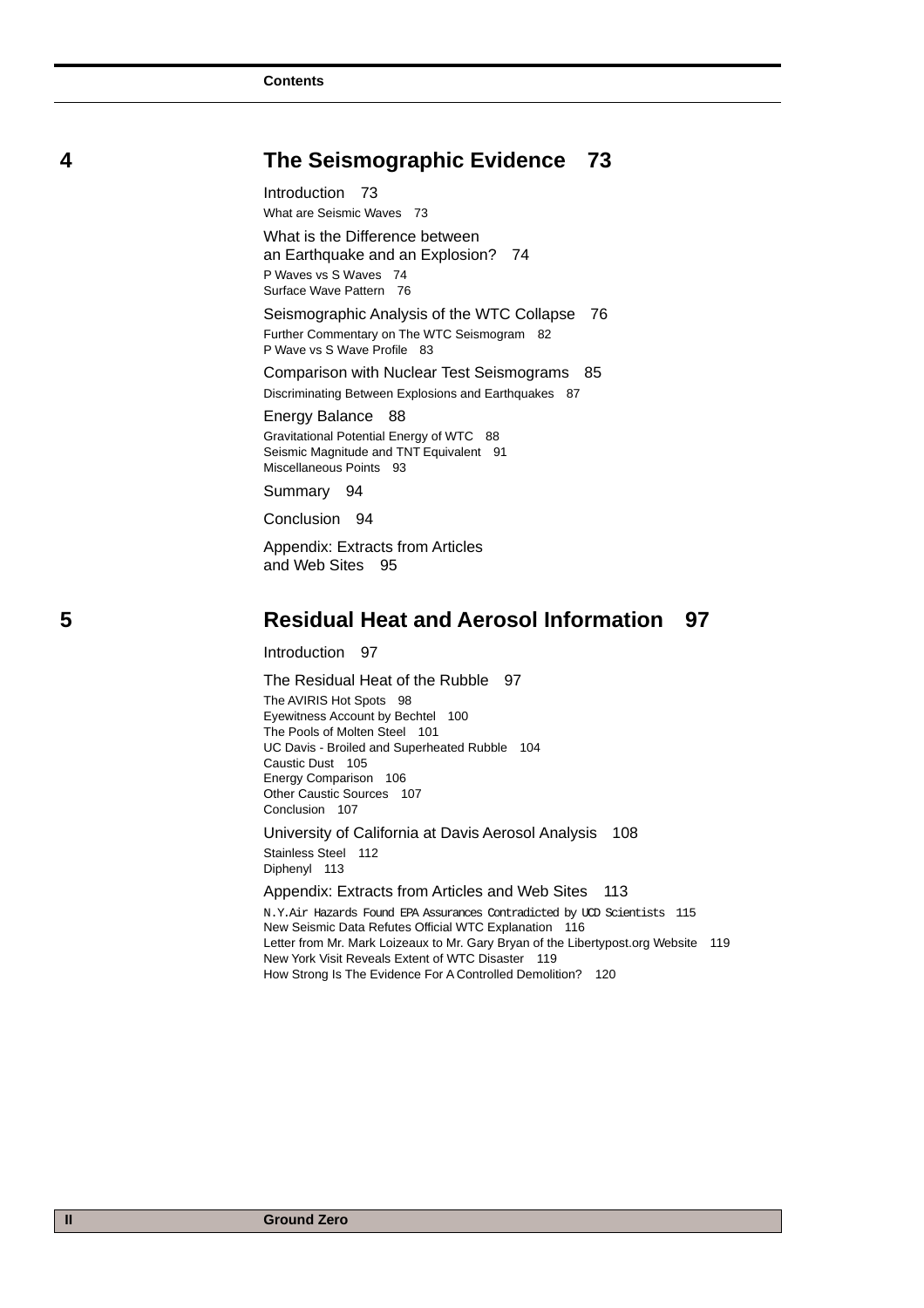### **6 The Blast Signature 121**

Introduction 121

The Nuclear Blast Sequence 124 Conclusion 125

The Effects of an Underground Nuclear Explosion 126 Pulverisation of the WTC 128 Pyroclastic Flow 129

Conclusion 130

Appendix: Extracts from Articles and Web Sites 130 Explosions in the Basement 130 Comments by Mark Loizeaux 134 Baltimore Blasters 134

#### **7 The China Syndrome 139**

Introduction 139

The SADM 140

Evidence for a Core Meltdown 141 The WTC Light Memorial 141 Residual Heat and Molten Steel 144 Quantity of Fallout 144 The Explosive Power of a Critical Reactor 146 Conclusion 148

The China Syndrome 149 Loss of Coolant Accident 149 Transient 151 The 1993 WTC Truck Bomb 153

The WTC Memorial 154

Effects of A Nuclear Explosion on New York 155

Historical Radiation Exposure Experiments 157

 **8 Conclusion 159**

#### **Appendix A: The Complexity of Fission 161**

Quantity of Uranium in Reactor Core 162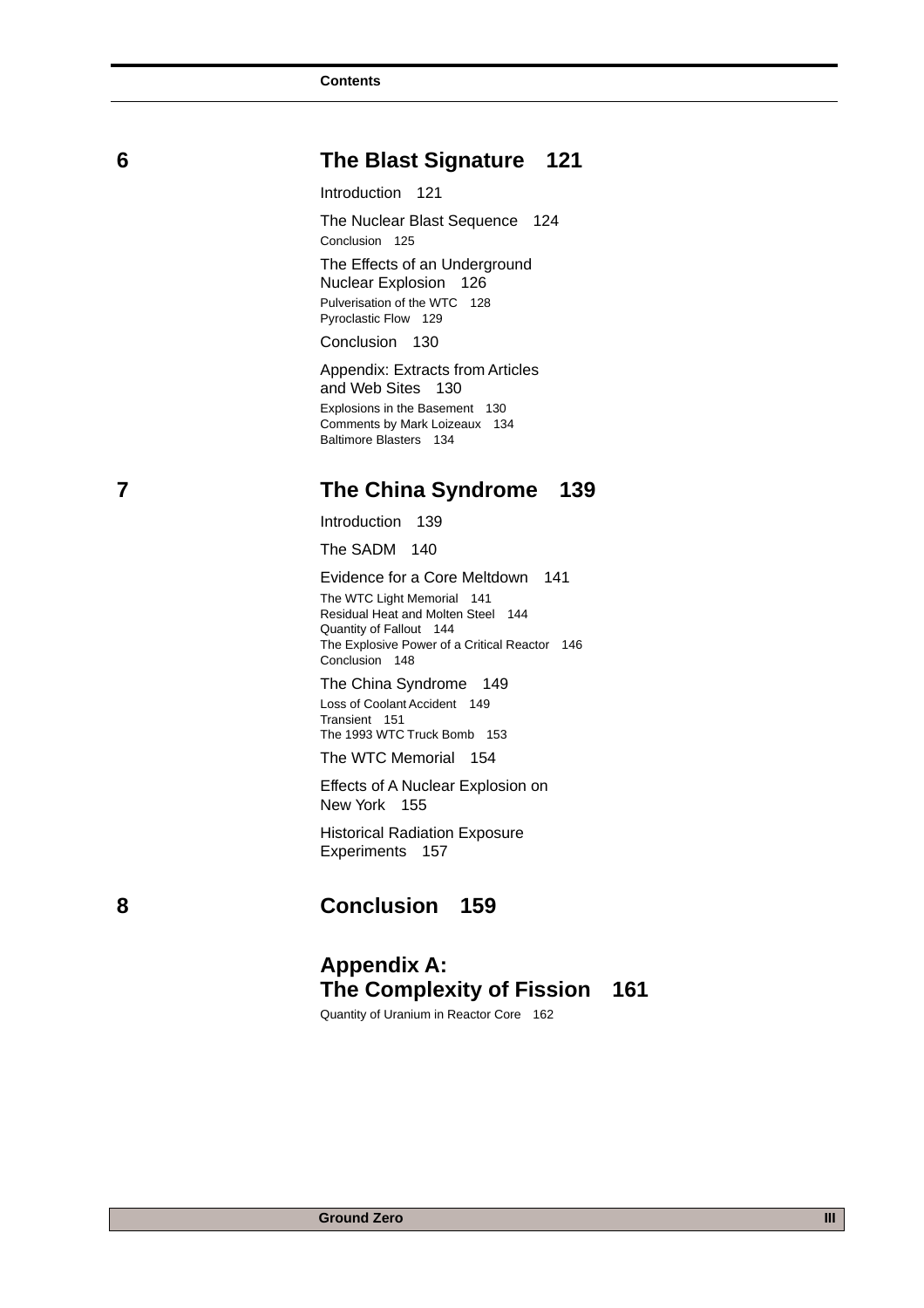### **Preface**

On the 11th September 2001 at 09:59 and 10:28 EDT, two enormous explosions pulverised to dust the Twin Towers of the World Trade Centre in New York. The 400 metre high towers disintegrated in a volcanic eruption of dust and rubble before the eyes of the entire world.

The buildings were "smulched into a smouldering pit" where temperatures remained so hot that soil, concrete and glass continued to be vaporised for over 6 weeks.

Never before or since in the history of modern construction has a steel framed building collapsed due to a fire.

In the aftermath of the collapse, a team of US Geological Survey scientists collected samples of dust from 35 locations in Lower Manhattan where it came to rest from the enormous pyroclastic dust cloud that enveloped the city.

In the dust, they found high levels of chemical elements that had no business being there. Extremely rare and toxic elements. Elements such as Barium, Strontium, Thorium, Cerium, Lanthanum, Yttrium. Even some elements that only exist in radioactive form.

These elements are forensic evidence of the event that caused the disintegration of the towers. They form a distinctive hallmark and signature of a certain well known chemical process.

Nuclear Fission.

What was the enormous source of energy that caused the destruction of the WTC? It was not a few thousand gallons of jet fuel. It was not even a few thousand pounds of conventional explosives. It was a Nuclear Explosion. Two Nuclear Explosions.

But even more than that, these were not just atomic bombs. The explosions were caused by the deliberate core meltdown of two clandestine nuclear reactors buried deep beneath the towers.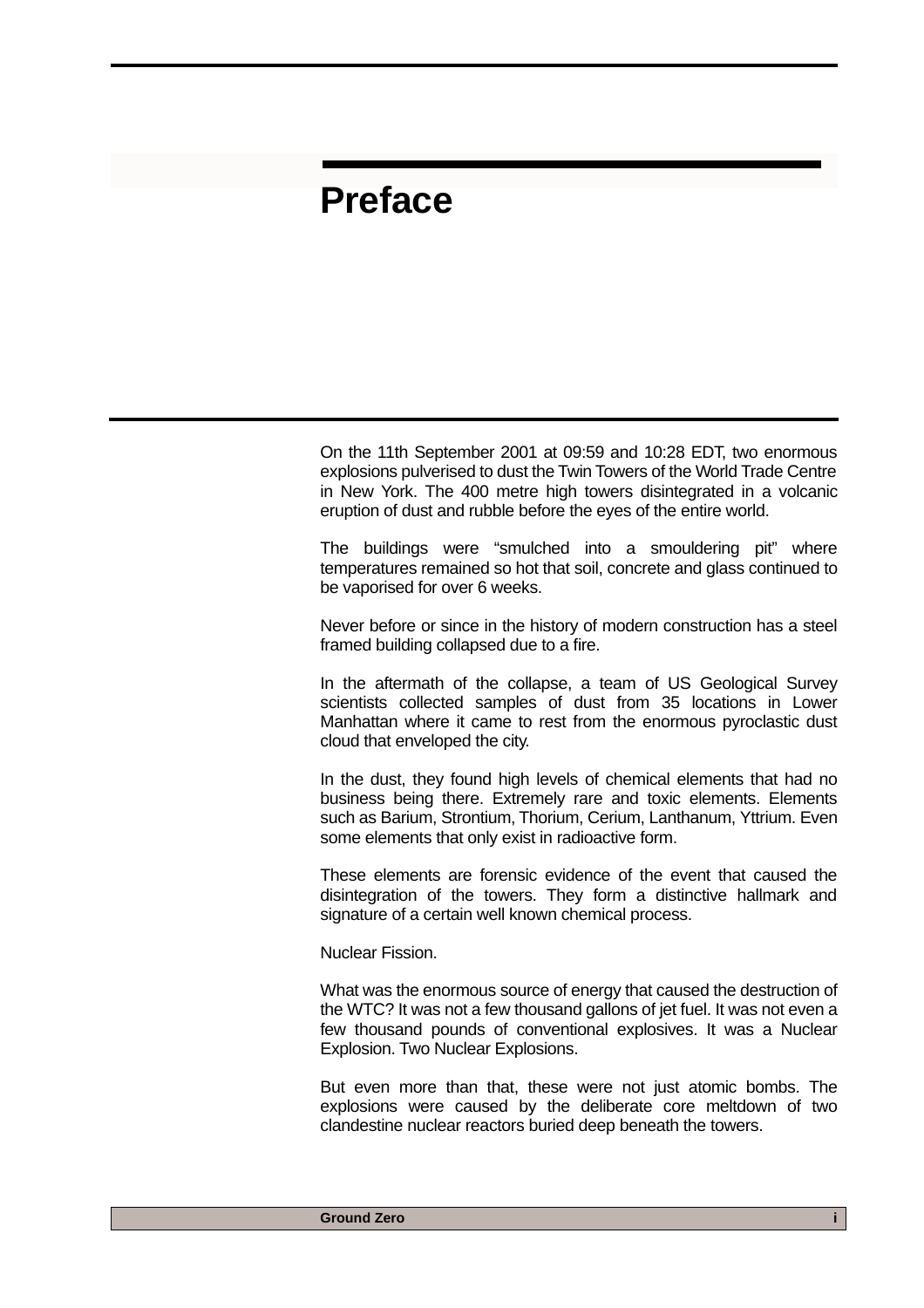The true perpetrators of this heinous act of terrorism must be brought to justice. Lest we forget, not one person has yet been held to account for their involvement in this act. Not only were 3,000 people vaporised that day - thousands of others were subjected to intense radioactive fallout and the entire population of New York is being callously used as unwitting guinea pigs in a massive radiation exposure "experiment".

The existence of these crimes against humanity and the planet must be exposed and the real perpetrators apprehended.

New York, 9/11/01 was just one in a sequence of these deliberate radiation exposure crimes. Kosovo, Afghanistan and Iraq have all been heavily contaminated with Depleted Uranium weaponry. The very genetic future of the peoples of these regions is under attack and in some cases destroyed.

Where will be the next target of this Nuclear Madness if they are not stopped?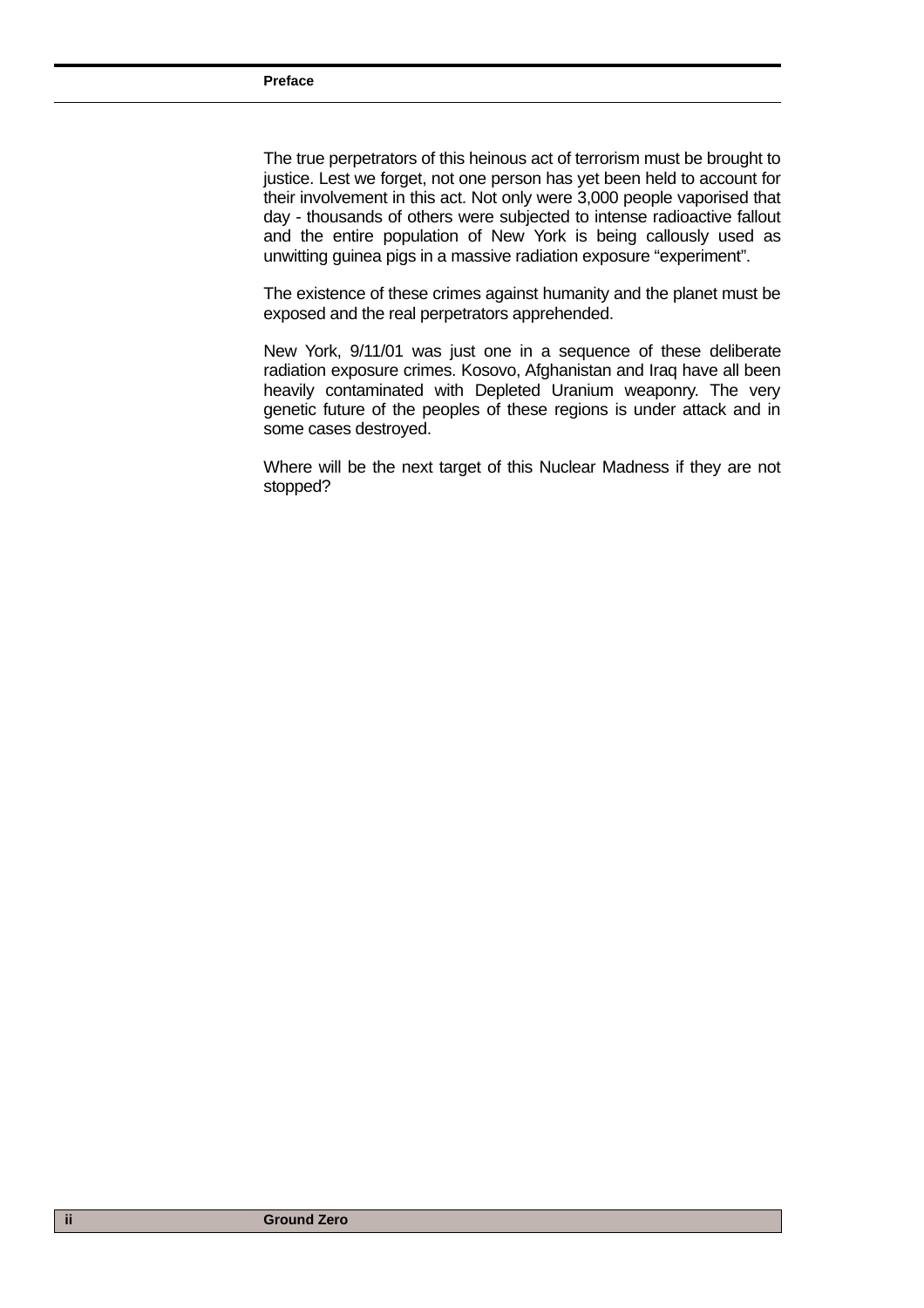Protons are *positively* charged, neutrons are *neutral* and electrons are negatively charged.

We will see how this accounts for what was found in the WTC dust later.

#### **Fission and Decay Pathways**

Unlike a standard chemical reaction in a test tube, a whole range of elements is produced when an atom of Uranium undergoes fission. However, nuclear fission tends to favour certain "pathways" over others and much more of some distinctive elements is created than others. Two of the most common and distinctive elements produced are Barium and Strontium.

These two elements are the signature of Nuclear Fission.

Therefore the two most important "pathways" for Uranium fission lead to Barium and Strontium. Nuclear fission was in fact first discovered by Otto Hahn in the 1930s because he found Barium in a Uranium sample after he had bombarded it with neutrons. The uptake of Strontium into children's milk teeth has been used to monitor the fallout from atmospheric atomic bomb tests since the 1960s. Strontium displaces Calcium in teeth and bones.

The diagram below shows these two major pathways in more detail.



When a Uranium atom is hit with a neutron, it *fissions* or splits into two "Fission Fragments" - unstable isotopes of Xenon and Bromine. These in turn decay relatively quickly to Barium and Strontium. Barium and Strontium in turn have longer half lives and decay relatively slowly, so they will persist in fallout for some time. Over a longer period, the Barium and Strontium will then decay until a stable isotope of Neodymium and Zirconium is reached, when radioactive decay stops.

#### **Ground Zero 7 and 2010 7 and 2010 7 and 2010 7 and 2010 7 and 2010 7 and 2010**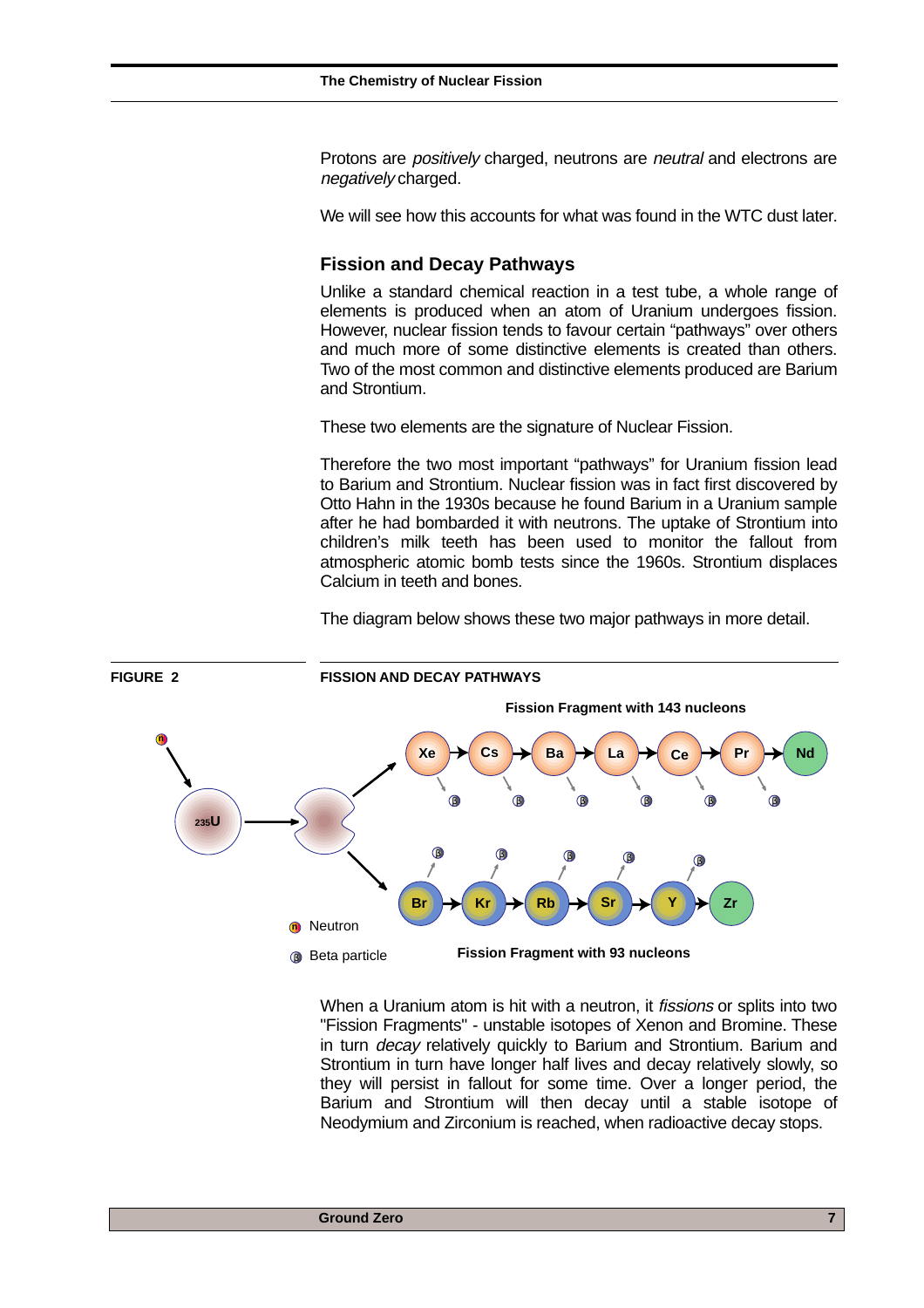



The enormous peak in Strontium and Barium concentration at WTC 01- 16 is readily apparent. The concentration of the two elements reaches 3670ppm and 3130ppm respectively or over 0.3% by weight of the dust. This means that 0.37% of the sample was Barium and 0.31% of the sample was Strontium by weight at that location.

This is higher than even the Titanium concentration at WTC 01-16 of 0.25%.

This is quite simply astronomical. Barium and Strontium compounds are not valid constituents of concrete or any other building material such as glass, aluminium, plaster and steel. They should not be there. Even at the other sampling locations the Barium and Strontium concentration does not fall below 400ppm, which is still an astronomically high level to detect for these elements.

The mean concentration of Barium including the low girder coating readings is 533ppm and for Strontium, 727ppm.

These are not trace amounts. They are highly dangerous and toxic amounts.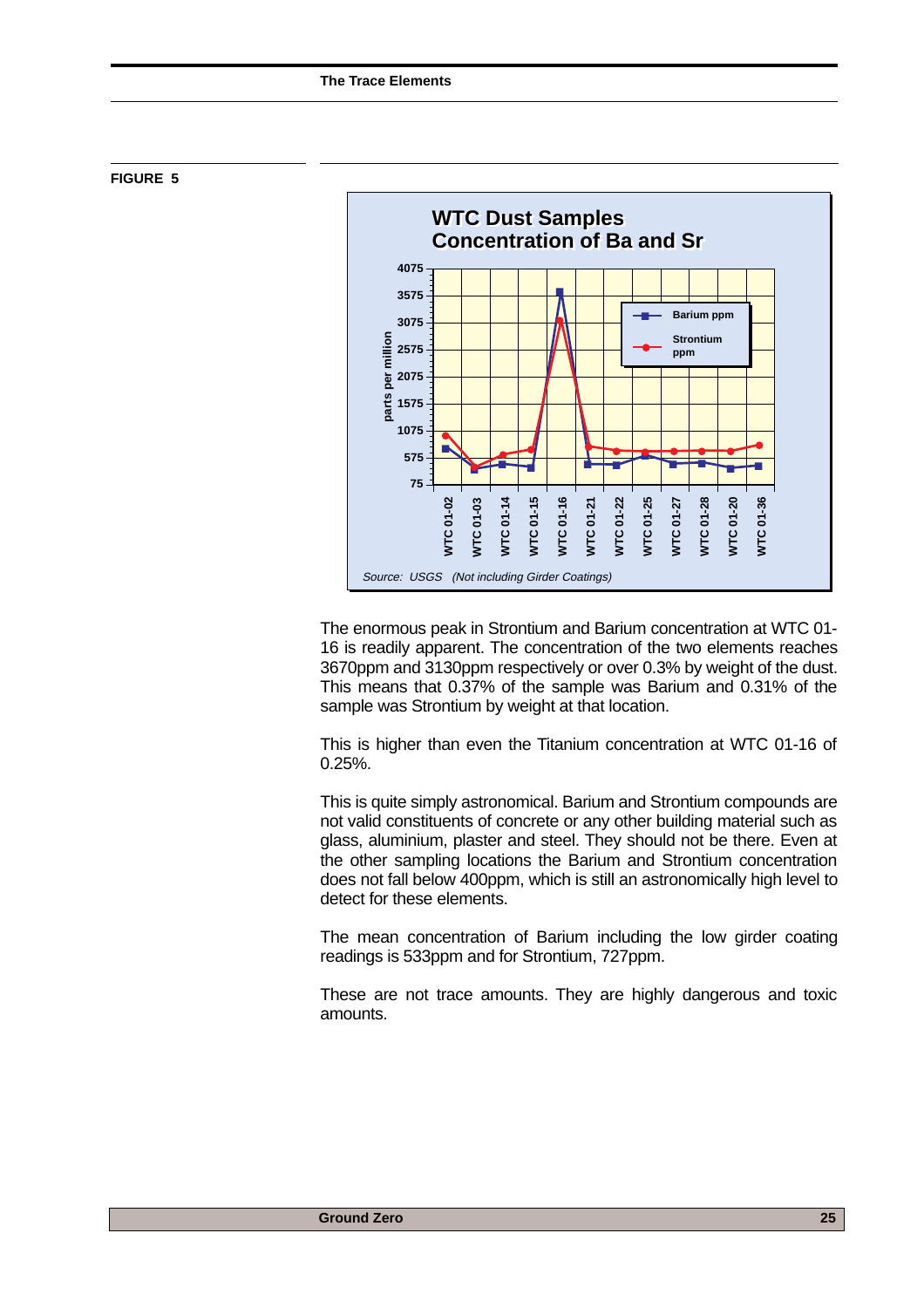concentration of Lanthanum is almost perfectly correlated with the concentration of Cerium, the occurrence of Nuclear Fission of Uranium is the only possible explanation.



We show this data again below, including additionally the two very high Girder Coating values.





**FIGURE 14**

**38 Ground Zero**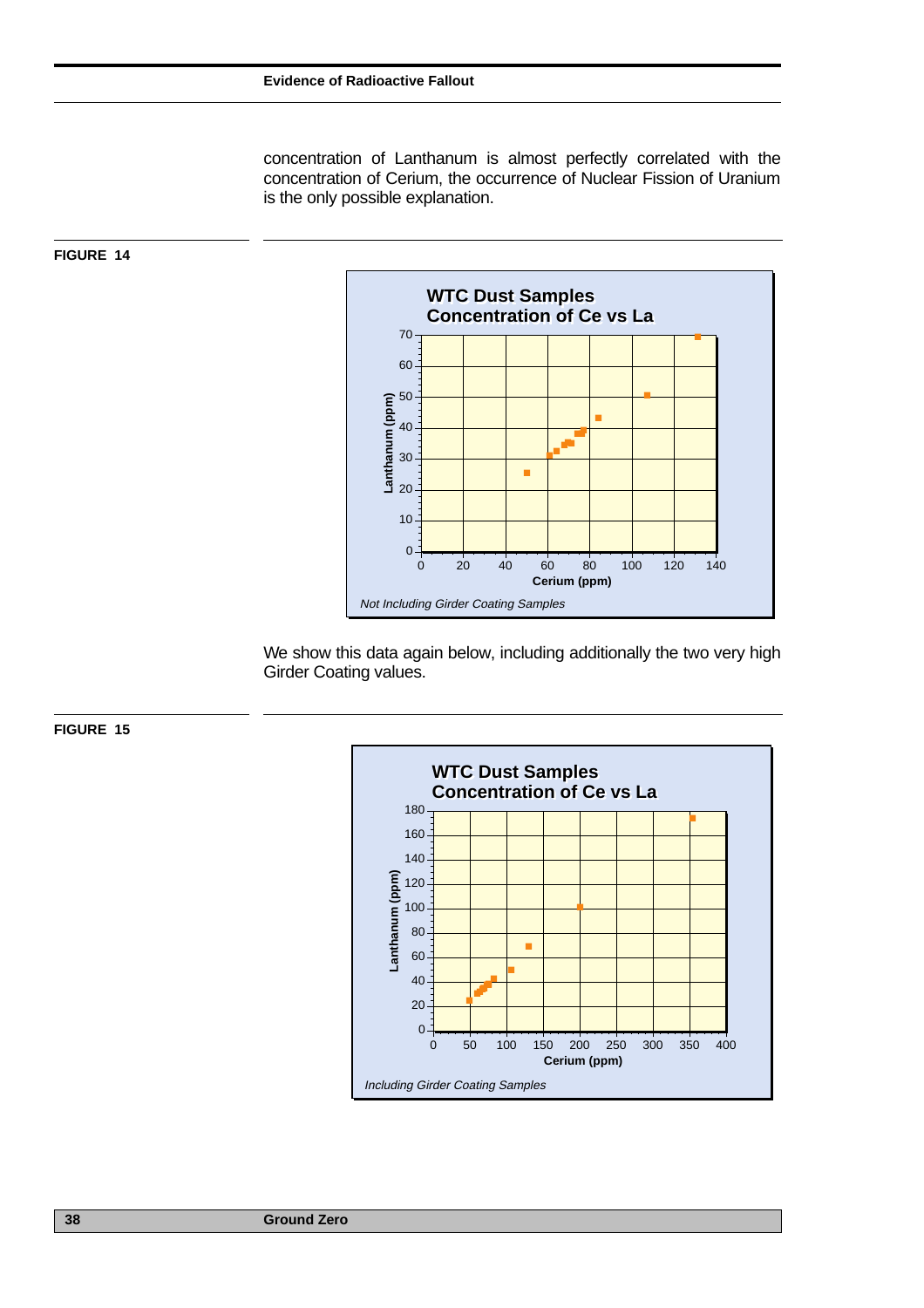[Th] is plotted against [U] below.



#### **FIGURE 32**

The high correlation between [Th] and [U] is self evident.

The presence of these two elements in such high concentrations (particularly in the two girder coatings at WTC 01-08 and 01-09) in such a close mathematical relationship is further incontrovertible evidence that a nuclear event has taken place.

As we said earlier, Thorium is formed from Uranium by  $\alpha$  decay. An  $\alpha$ particle is the same as a Helium nucleus, so this means we have one of the favoured fission pathways: Uranium fissioning into a Noble Gas and the balancing element, in this case Helium and Thorium:

**(EQ 10)**

$$
^{235}_{92}U + ^{1}_{0}n \rightarrow ^{4}_{2}He + ^{232}_{90}Th
$$

If the Helium formed follows the same pattern as Krypton and Xenon (which decay by beta emission through Strontium and Barium), then we would expect to find Lithium and Beryllium, the next elements after Helium in the Periodic Table, in quantities that correlate with Thorium.

The USGS did measure the Lithium concentration in the dust: [Th] is plotted against [Li] below in Figure 33, both including and excluding the two girder coating samples.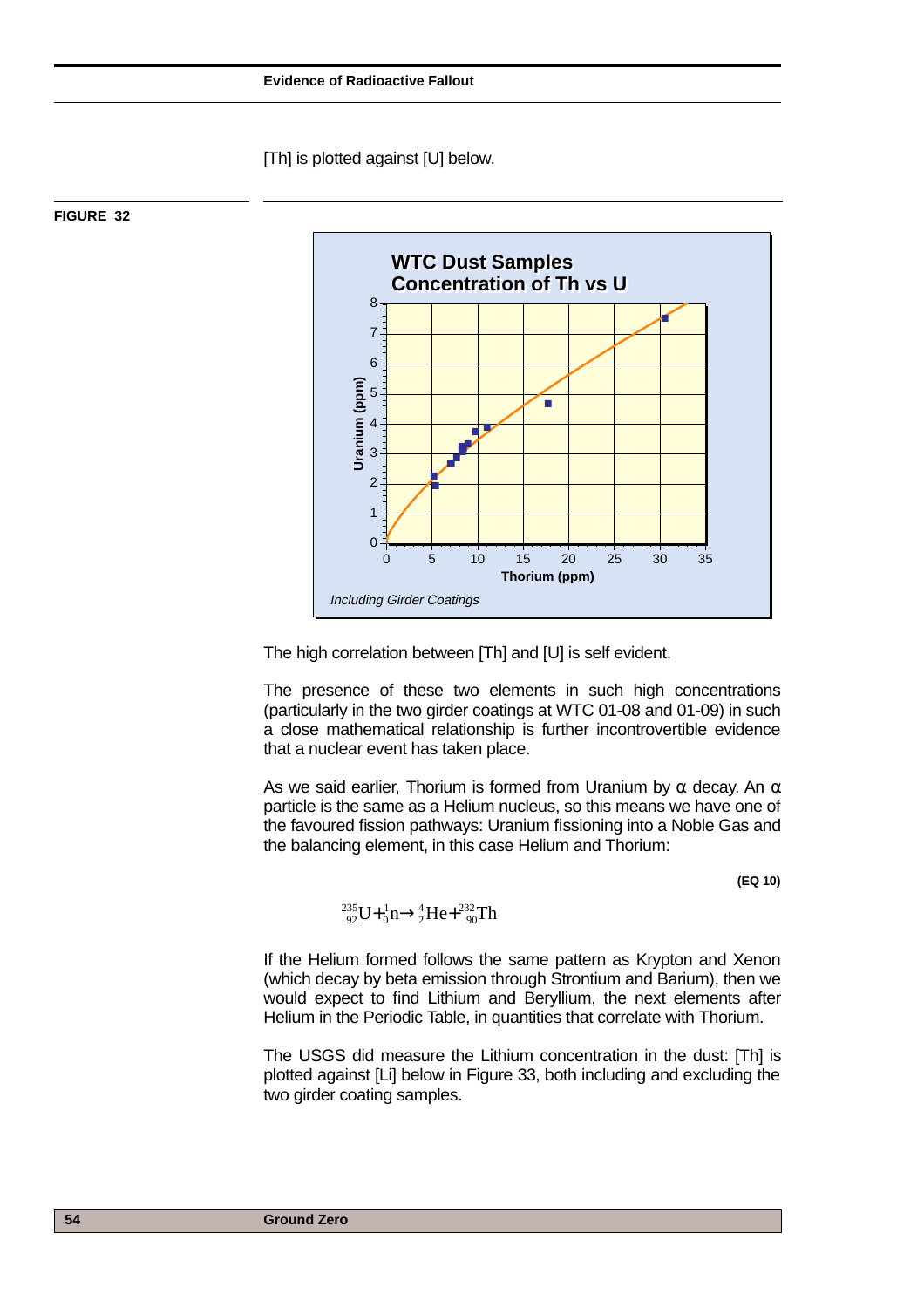

This scenario is illustrated in the schematic below.

A nuclear reactor situated another 50 metres below the B-6 level would have better coupling to the ground than an explosive in the middle of the basement cavity. Therefore the central supporting columns of the tower would be well coupled to the explosive shock and conduct it up to the top of the tower. The blast would also follow the line of least resistance up through the relatively flimsy concrete floors of the basement levels and into the tower and then be propagated out in ripples across the surface of the Earth by the foundations of the tower as they were hit by the shock wave.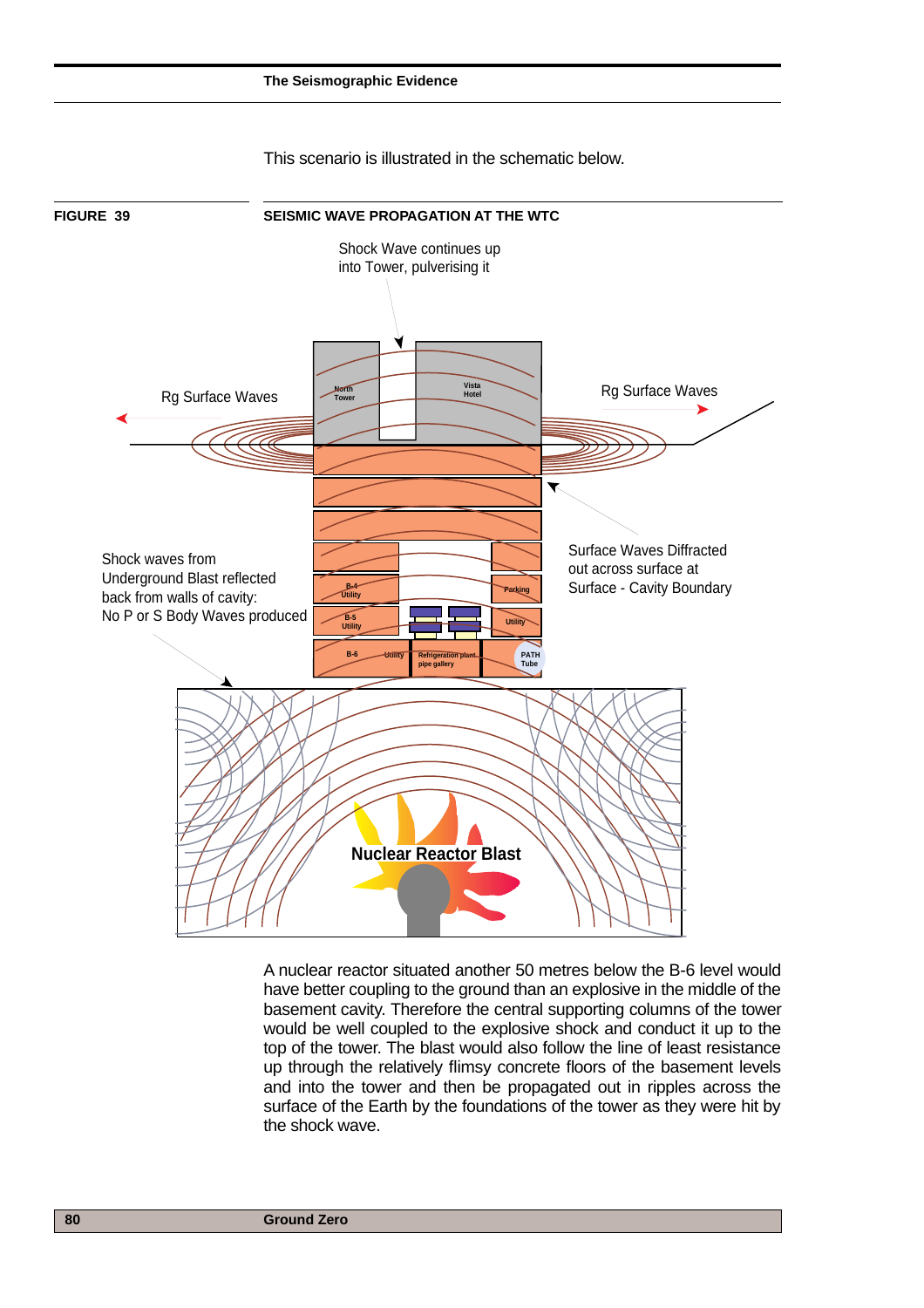#### **4.6 Summary**

We summarise here the key points:

- **1.** The timescale of the impulsive event which produced the seismic waves was of the same order as an explosion, 5 to 6 seconds.
- **2.** The seismogram itself is identical with that produced by an underground explosion and the timescale was similar.
- **3.** The Surface Waves produced were High Frequency Waves, typical of an explosion and similar to those produced by a quarry blast or seismic surveying charge, not the Low Frequency Waves associated with an impact.
- **4.** The source of the seismic energy was at or not far below the surface.
- **5.** Collapsing rubble is an impact source that would produce Low Frequency Surface Waves, not the High Frequency Waves detected that are typical of an explosion.
- **6.** Another explosion in the vicinity at a Newark petroleum depot did produce P and S Body Waves. But the 1993 explosion under the WTC did not produce any measurable P or S Body Waves. The collapse of the WTC on 9th September 2001 did not produce any measurable P or S Body Waves. This is consistent with the lack of P or S Body Waves in 1993 and we therefore have an explanation for why the Newark explosion did produce Body Waves but the WTC collapse explosions did not.
- **7.** The towers had insufficient Potential Energy to produce seismic waves of the intensity detected.
- **8.** The large spikes of M<sub>1</sub> 2.3 and 2.1 are equivalent to at least 2 to 5 tonnes of TNT with good coupling and definitely much more at the WTC, maybe tens of tonnes of TNT, given the already known poor coupling of an explosion in the WTC basement cavity to the surrounding earth.
- **9.** 5 other impulsive seismic events were measured by the observatory between 08:46 and 11:30. What was their source?

#### **4.7 Conclusion**

To conclude, the seismograms of the seismic waves produced by the WTC collapse are consistent with the hypothesis that they were produced by a nuclear explosion. By themselves, they show that a very large underground explosion took place.

The only seismic waves detected from the WTC on the 9th September 2001 were High Frequency Surface Waves. These can only be produced by an explosion.

It would not be possible to say whether that was a nuclear explosion without other evidence, but we can say it would have had to have had a TNT equivalence of at least 5 tonnes. Indeed, it must have been much more, due to the known poor coupling between explosions and the ground at the WTC site. The effect of this much TNT on a concrete structure would be to pulverise it into dust and gravel. This will be discussed in a later section.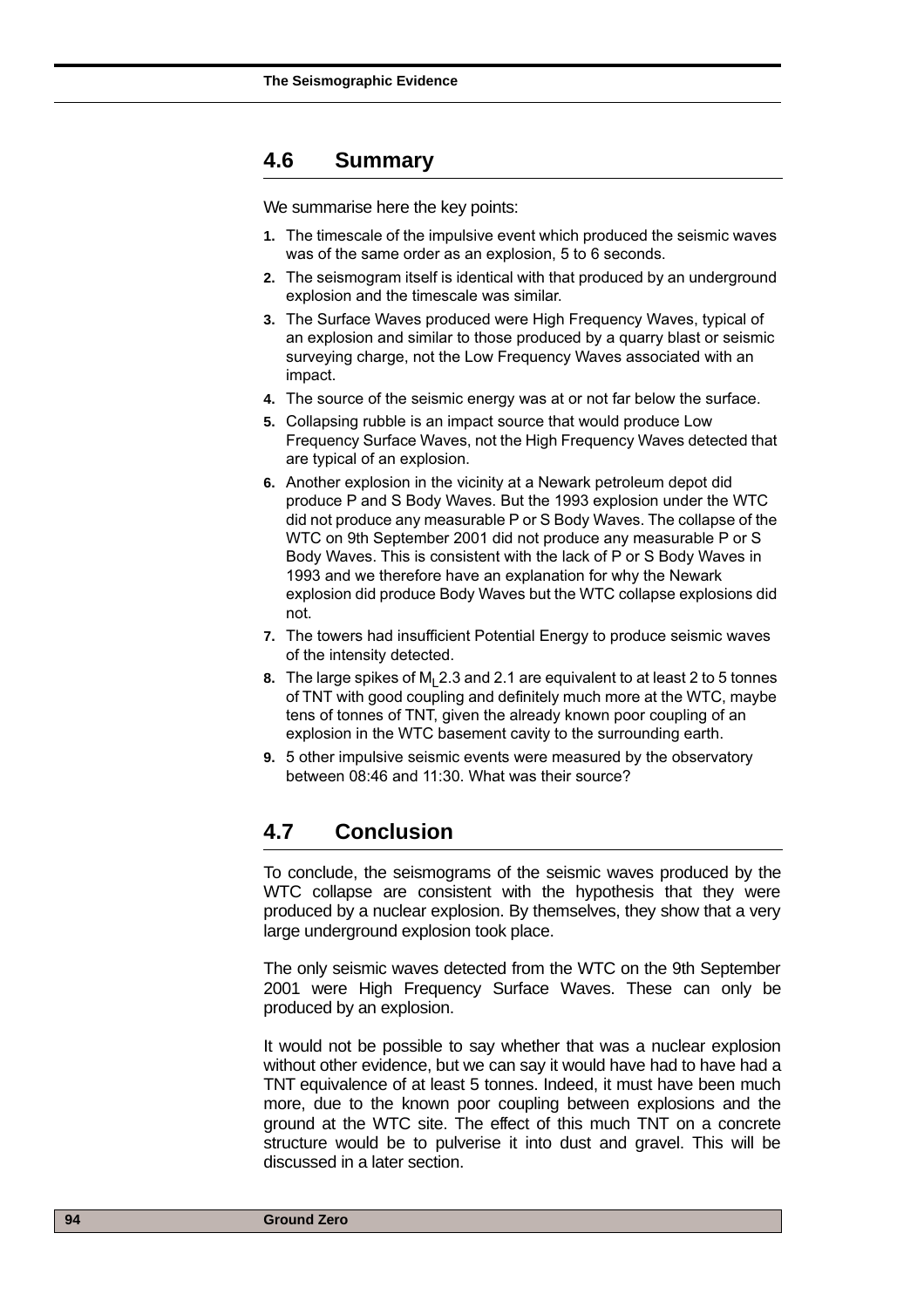"There are no established safe limits for inhaled very fine particles. The closest reference is the U.S. EPA "PM2.5" standard, which limits the allowable mass of airborne particles in the size range 2.5 micrometers to 0 micrometers. That standard is based on health studies of typical air samples, in which very fine particles are a small fraction of the total mass.

In contrast, in the World Trade Center samples analysed at UC Davis, the **very fine particles** are a **large fraction** of the total mass."

So we can understand that Prof. Cahill would want to draw attention to the fine particulates for health and safety reasons. But is there anything more to it?

Thomas Cahill also explained the meaning of the generation of the particles to reporters more clearly.

"The presence of coarse particles immediately after days of rain indicated that they were being continually re-generated from a dry, hot source, not re-suspended from roadways and other surfaces.

"The very fine particles were high in a number of species generally associated with combustion of fuel oil - such as sulfur, vanadium, and nickel, and incineration of plastics and other organic matter.

"There was also an unusual, very fine, silicon-containing aerosol. This latter type of aerosol can be produced only by **very high temperatures**, including v**aporisation of soil and glass**.

"We had seen this previously, but at much lower concentrations, in the plumes of coal-fired power plants in the EPA BRAVO study in Texas, the burning oil fields of Kuwait, and Beijing during the winter coal heating season.

"In the case of metals, we saw many different species in the very fine particles. Most, including lead and mercury, were at low concentrations at our site, but some, such as **vanadium**, were the **highest that we have seen recorded**".

This is very important. Cahill was saying that the ground under Ground Zero was so hot that the soil itself was vaporised. Glass was not just being melted, but boiled away - and this was still happening weeks later. Even after rain had dampened down the site, these aerosols were being regenerated by the intense underground heat source.

The presence of Vanadium is very interesting. Cahill's comment about Vanadium and Nickel being associated with the combustion of fuel oil, plastics or organic matter is completely incorrect and draws attention to this incongruity. Where would this Vanadium have come from - the highest concentrations they had ever seen? Vanadium is not a common element and certainly not a common component of skyscrapers.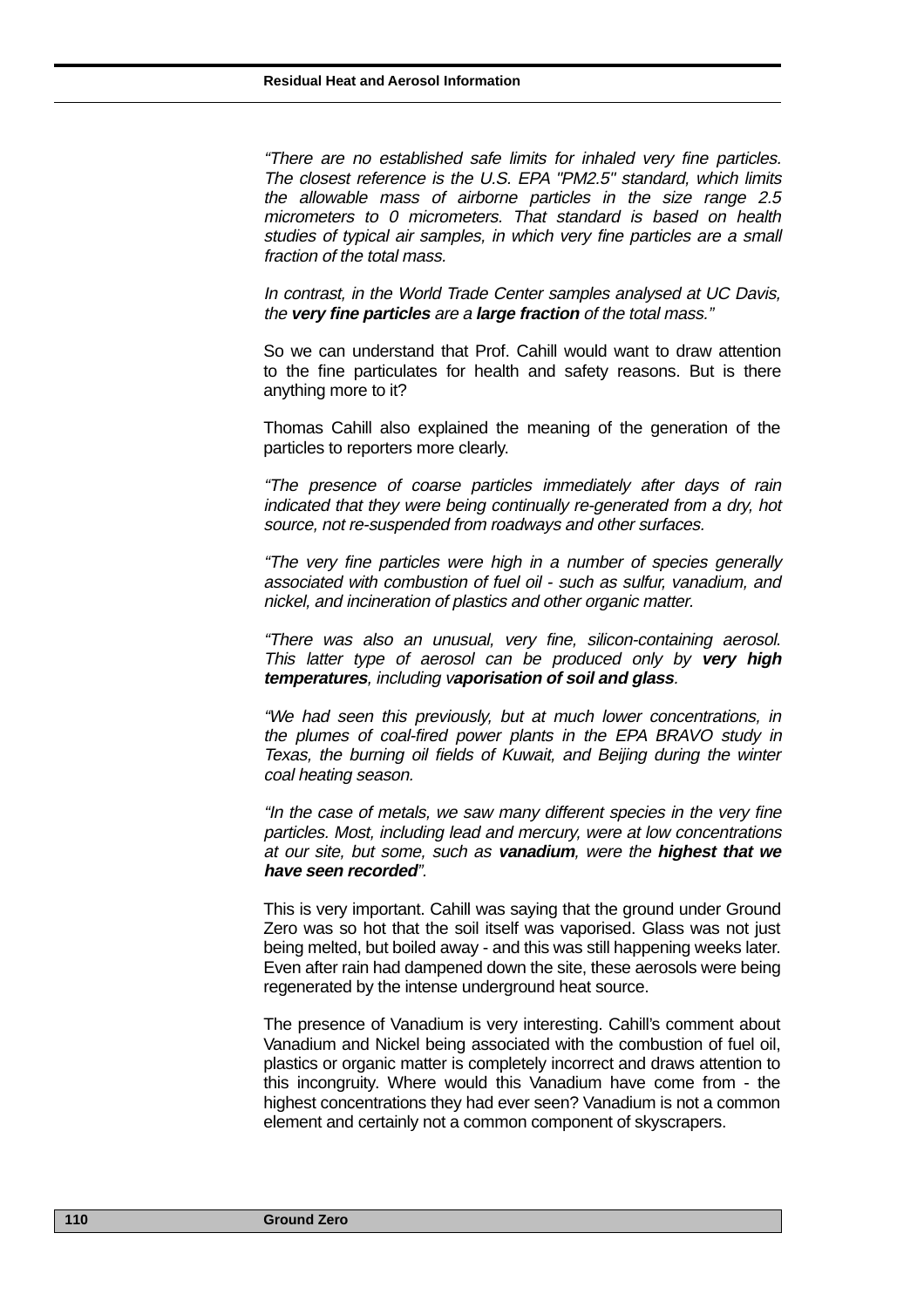Compare the WTC plume to the plume from a shallow underground nuclear burst.

A powerful source of heat can be seen at work in the WTC event, continuing to force dust up into the air in a pillar of rising smoke.

**FIGURE 53 WTC PLUME vs NUCLEAR PLUME**



#### **Conclusion**

It is plain to see from the most cursory inspection of the photographs of the WTC, that the collapse started with an extremely violent and high energy eruption of material from the building.

Figure 50 in particular shows that this ejection of material is comparable to a volcanic eruption.

The pyroclastic flow of dust after the collapse is also typical of certain volcanic eruptions.

The building did not simply collapse and implode as occurs during a controlled demolition. It certainly did not collapse as one would expect if the central supporting columns had simply buckled and given way.

The building in fact exploded violently and ejected pulverised concrete and rubble in all directions, followed by pyroclastic flow of hot dust following the same pattern as the base surge of an underground nuclear explosion.

Clearly, the energy source responsible for this was enormous and far greater than that required to carry out a conventional controlled demolition by implosion.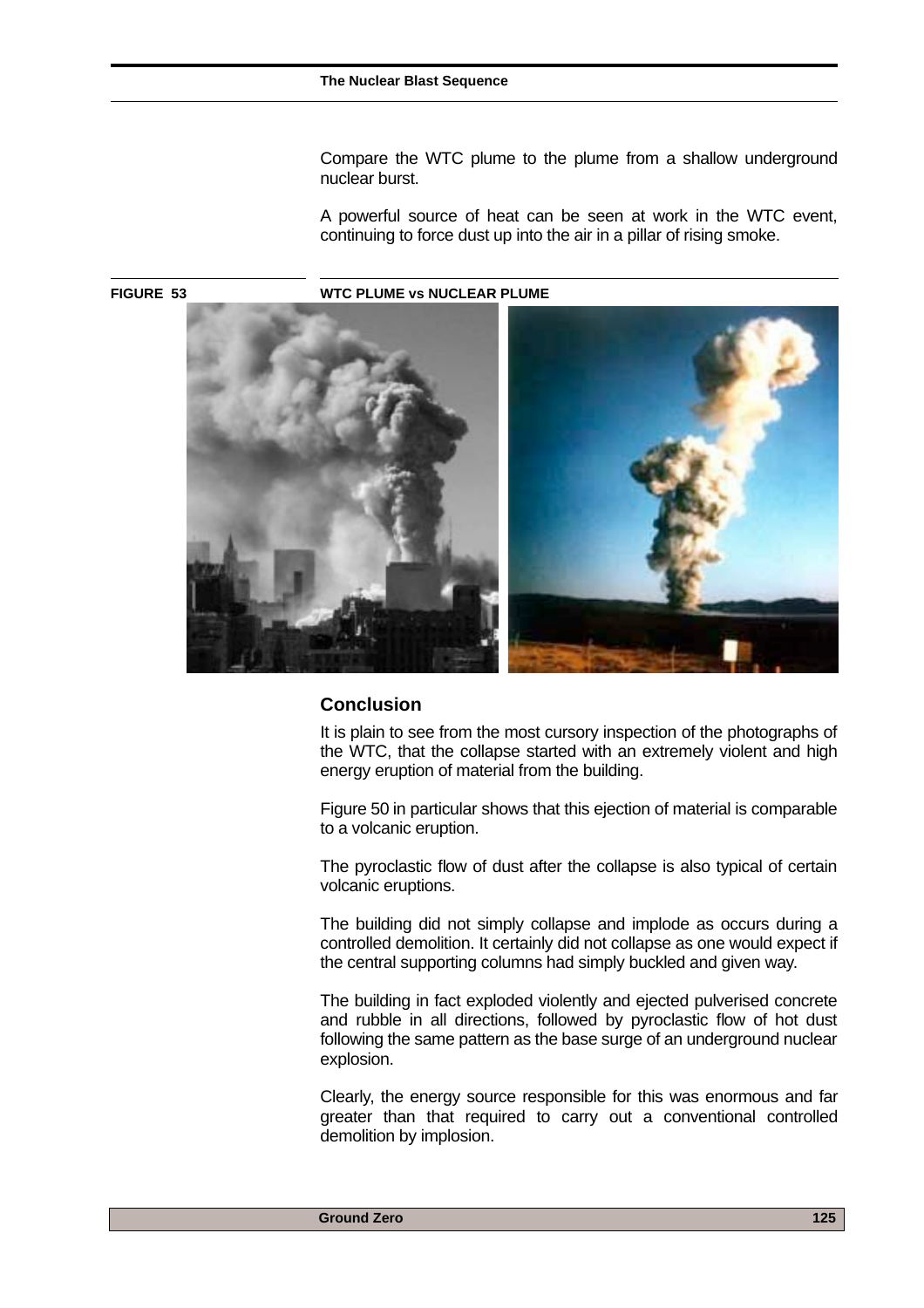Apparently, the peak cooling load<sup>1</sup> of the WTC complex was 29,000 tons leaving 25,000 tons for "standby". This seems rather high, particularly since air conditioning is only required in the summer. A separate auxiliary condenser water cooling system with a capacity of 3600 tons was used to supply year round air conditioning for the permanent loads such as mainframe computers etc.

Therefore, for half the year 54,000 tons of water chilling capacity was standing idle and during the summer, the peak load - not the continuous load - only used 54% of the system's capacity.

It seems possible that this refrigeration plant had at least some spare capacity and would be ideally situated to provide chilled coolant water for the thermal Light Water Reactors beneath the WTC.



It seems that other office buildings in the USA use about 3000 tons of centrifugal chiller capacity<sup>2</sup> per 1 million square feet of office space, when using a small number of large capacity units rather than a large number of small capacity units. One modern installation (First Union Tower, Orlando) uses two 230 ton units for 292,000 square feet or the equivalent of only 2000 tons per million square feet. Very approximately, one would expect the WTC Complex with 10 million square feet to have about 30,000 tons of chiller capacity. This correlates with the peak load of 29,000 tons.

After the February 1993 attack, a temporary chiller installation of only 21,000 tons was designed and set up to cool the complex. This proved



**Ground Zero 133 April 2018** 

<sup>1. &</sup>quot;The WTC: One Year After the Bomb", HPAC Engineering, February 1994 Tonnage refers to cooling capacity, not the weight of the chiller units

<sup>2.</sup> Case studies at www.trane.com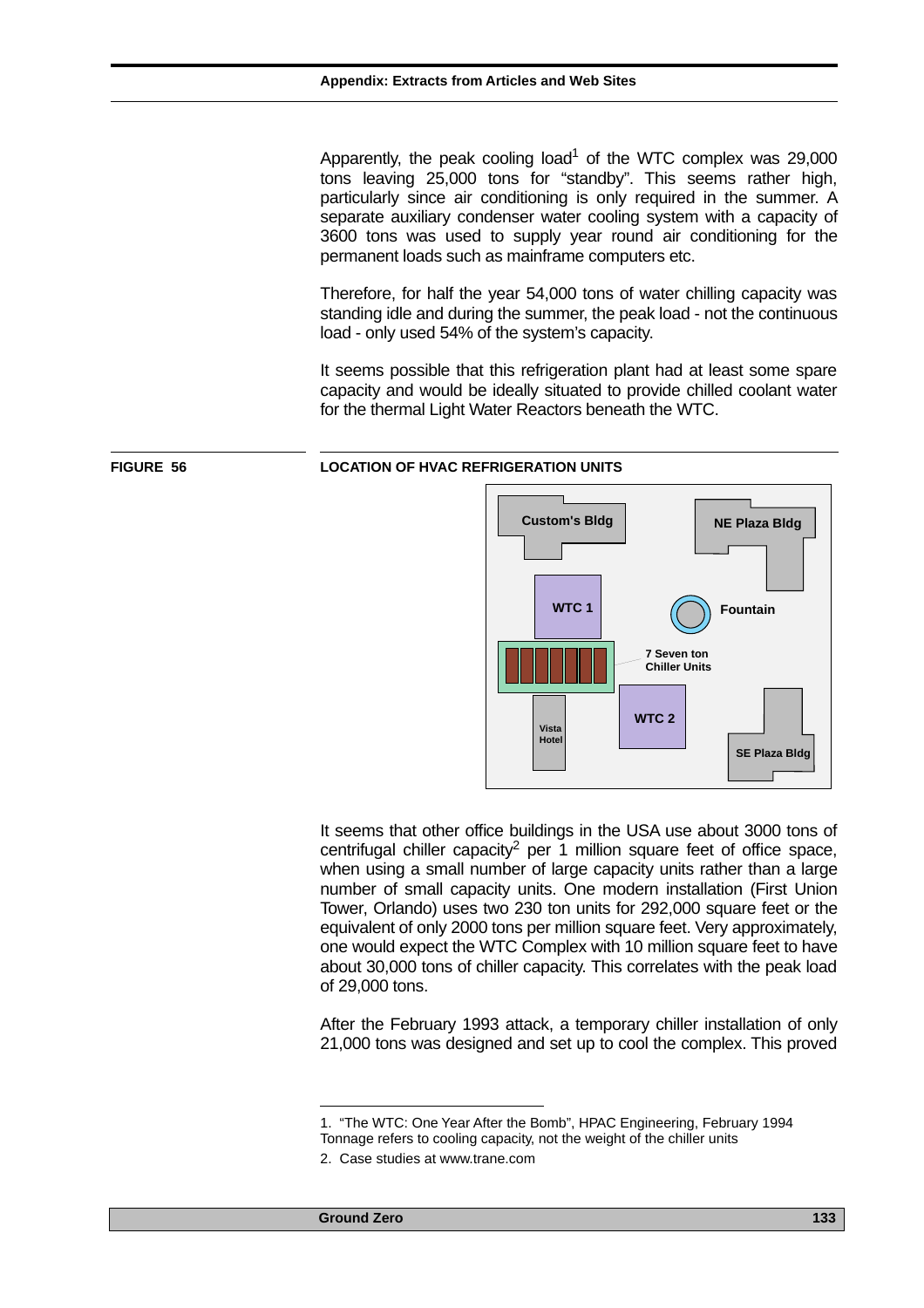## **7 The China Syndrome**

- *"If the radiance of a thousand suns*
- *"Were to burst at once into the sky*
- *"That would be like the splendour of the Mighty One*
- *"I am become Shiva*
- *"The Destroyer of Worlds".*

The words spoken by Robert Oppenheimer after the Trinity Test, the first atomic bomb of the modern age. Alamagordo, New Mexico, 5:29:45, 16th July 1945: Ground Zero of the Manhattan Project.

#### **7.1 Introduction**

What type of nuclear devices could have been used to individually demolish the two WTC towers, and perhaps Building No 7 without destroying half of New York at the same time?

Our initial assumption was that the device must have been a "micronuke" or more technically a Small Atomic Demolition Munition (SADM).

However, it appears that in fact the Twin Towers were brought down by the deliberate explosion of a clandestine nuclear reactor installed under each building. This was associated with a core meltdown - the China Syndrome.

It is interesting to note that the church at the WTC was called Trinity Church.

The program to develop the atomic bomb was of course called the Manhattan Project. One of the main project planning and control offices was located in Manhattan. The name of the first atomic bomb test itself was Operation Trinity.

Did the original or a later Manhattan Project involve the installation of nuclear reactors under Manhattan?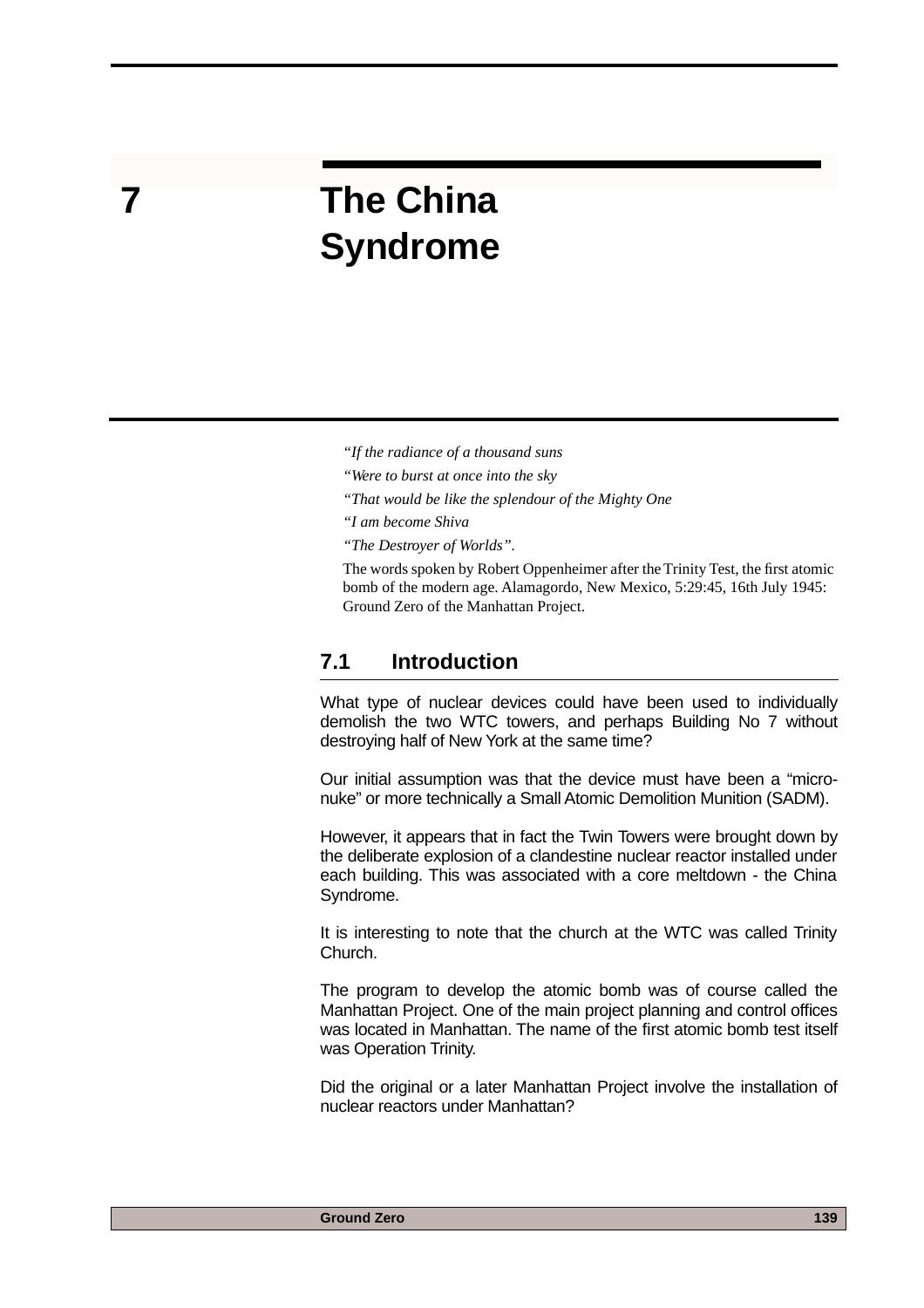One can see that the devices are certainly small enough to be installed without too much difficulty in the basement of a building if required.

There is a certain ironic twist to the fact that SADM sounds like "Saddam".

However, as we have discussed earlier, if the Twin Towers had been brought down by a purpose designed nuclear weapon - a small atomic bomb - there would have been no residual heat left persisting for months after the blast. In addition, the sheer quantity of fallout produced points towards a much larger source of fissile material than would be found in a small atomic bomb, which would contain less than 10kg to 20kg of uranium or plutonium.

### **7.3 Evidence for a Core Meltdown**

What factors lead us to the conclusion that the nuclear device which destroyed the Twin Towers was a nuclear reactor rather than an atomic bomb?

This section presents and discusses the main indicators.

#### **The WTC Light Memorial**

When a nuclear fission chain reaction occurs, a very distinctive signature is produced which shows that an extra-ordinary chemical reaction is underway.

That signature is the emission of an intense blue light, known as Cerenkov Radiation.

This is an extremely intense and dangerous radiation, though also eerily beautiful.

A well known example of Cerenkov Radiation occurs when cosmic rays enter the atmosphere from outer space. Travelling at high speed, the cosmic rays can exceed the local speed of light in the atmosphere itself. If radiation travelling in a medium (air, water, glass for instance) exceeds the speed of light in that medium, then this blue Cerenkov light is emitted.

Cerenkov Radiation is therefore a signature of highly energetic intense radiation.

When the Chernobyl nuclear power plant exploded in 1986, causing a core meltdown, the lid of the reactor weighing 2000 tonnes was blown clean off. The reactor core was exposed. An interview with the eyewitness Alexander Yuvchenko was published by New Scientist on the 21st August 2004, a month after the interview with Mark Loizeaux.

Yuvchenko described the sight when he went outside to try and obtain a clearer idea of what had happened to reactor number 4: